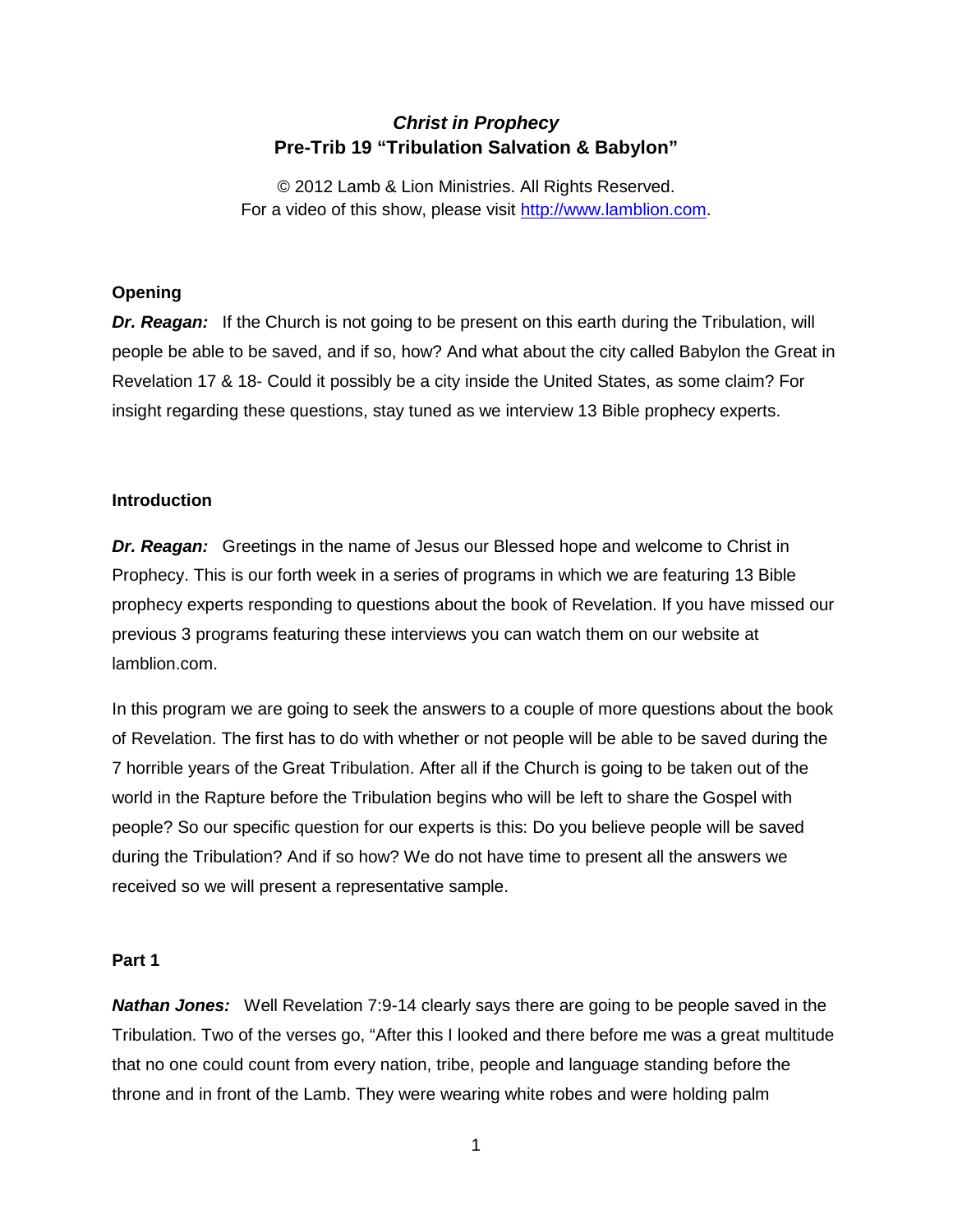branches. These are they who came out of the Great Tribulation. They washed their robes and made them white in the blood of the Lamb." That's clearly people who are being saved during the Tribulation. And how are they being saved? Well they are going to witness the Rapture so they are going to see all these people disappear, millions of people disappear. Hopefully all the materials, and literature and videos we are leaving behind for them will help lead them to the Lord and explain that. There will be 2 witnesses in Jerusalem, Revelation 11 talks about who will preach to the world. There are 144,000 Jewish evangelists that the Lord has set aside for that time period. There is the very judgments of God. They'll say, "Hey there's got to be a God for this to be happening." And then there is an angel of God, Revelation 14:6 tells us that an angel of God is going to circumnavigate the whole world and share the Gospel. So there will be plenty of opportunities for people to come to the Lord and be saved.

*Ed Hindson:* I think the seventh chapter of Revelation makes it pretty obvious there are people who are going to be saved; 144,000 Jews, 12,000 from each of the 12 tribes. It makes it pretty clear those are Jewish people that are being converted. But then later in chapter 7 he says an innumerable host of every people, tongue, and nation that sound like Gentiles. So you have a whole host of people being converted during the time of Tribulation. The question is often raised, "How are they converted then if the Holy Spirit is gone in the Rapture?" Well the Holy Spirit's not gone, the Church is gone, the Church is raptured out. The Holy Spirit is God. God is omnipresent. God is in Heaven. God lives in our heart. God is ruling over the whole world. And God's presence was personified on the Ark of the Covenant in the presence of His glory. But when the glory departed from the Ark of the Covenant in the book of Ezekiel and God departed and judgment fell, that doesn't mean that God was missing from the world. God was still there dealing with Ezekiel's heart, Daniel's heart during the Babylonian captivity. The Holy Spirit will still be here during the time of Tribulation convicting people of sin, righteousness, and judgment so that when people are saved they are still born of the Spirit. But in my opinion they are not baptized by the Spirit into the body of Christ into a unique relationship with the body of the Church that is typically just for the Church Age.

*Al Gist:* Well the Church is going to be in Heaven during the Tribulation for sure. But we're not saved by the Church we are saved by the Spirit of God. And the Spirit of God contrary to what some believe will still be active during the Tribulation here on earth. And so people will be saved during the Tribulation the same way they've always been saved and that is through faith and trust in the Lord Jesus Christ and Him alone for their salvation. And so yes, there will be many people saved during the Tribulation. We are quick to talk about the horrors of the Tribulation, but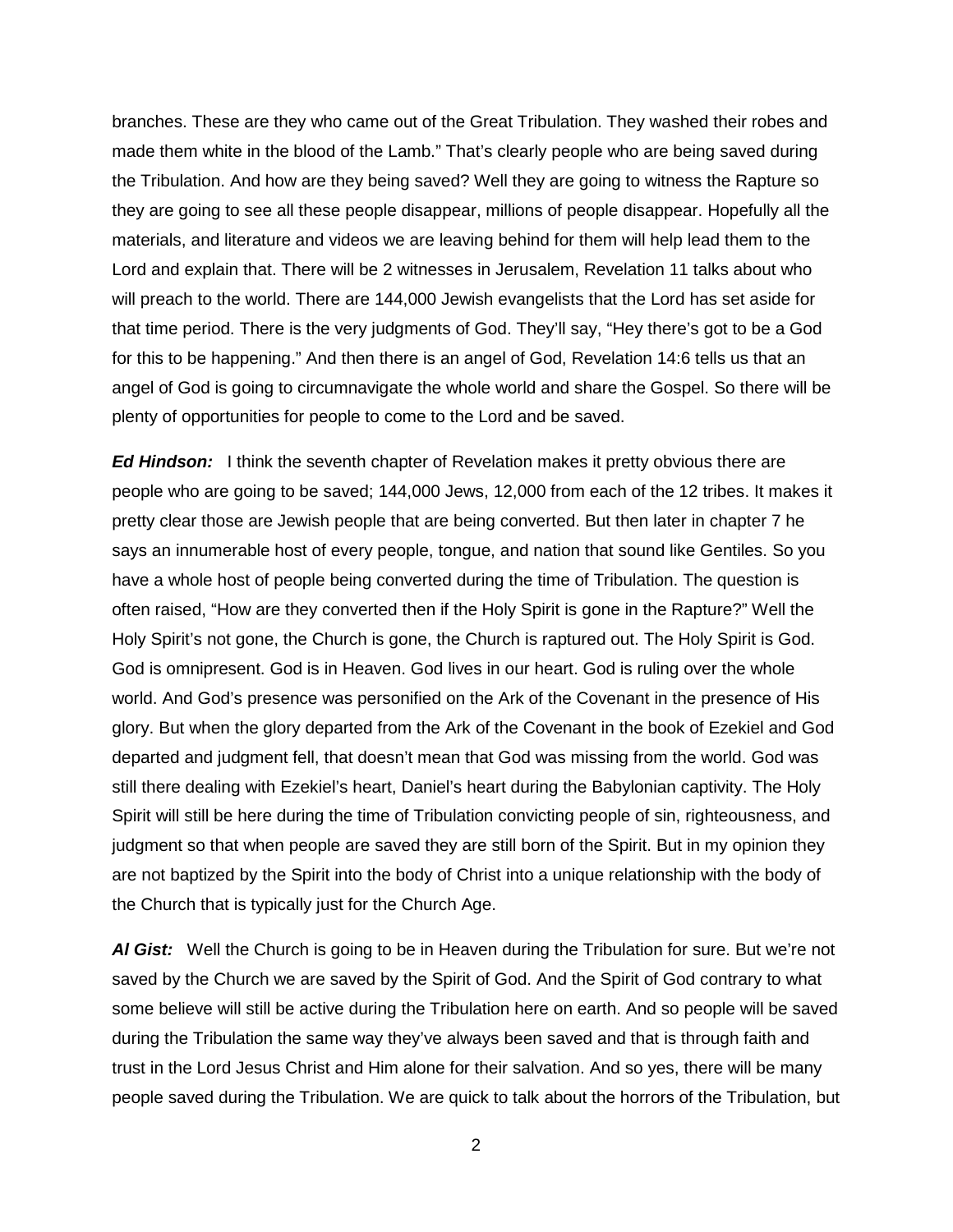we overlook the harvest of the Tribulation. In Revelation 6 the Bible speaks of a group of people who have been persecuted unto death for their testimony in God and we find them in Heaven in Revelation chapter 7 we find the innumerable multitude of people who are before the Throne of God. The Bible says they came out of tribulation, and their robes have been washed white by the blood of the Lamb. And so yes, there will be many people saved during the Tribulation. Unfortunately, I believe that most of those, not all, but most of those will also be martyrs of the faith that they will have to die the physical death for their faith. And so it would be very difficult on people during that time.

**Ken Humphries:** Yes, I do actually I believe that in Revelation chapter 7 and that's another passage I would just love to read for the benefit of those who are looking in. Revelation chapter 7:9 I think really reveals to us the truth of that. "And this I beheld and lo a great multitude which no man could number of all nations and kindreds and people, and tongues. Stood before the throne and before the Lamb clothed with white robes and palms in their hands. Crying with a loud voice saying, 'Salvation to our God which sitteth upon the Throne." And I suppose the question arises: Who are those people? And obviously they are not the Church the Church saints are in Heaven. They're not Israel because they are from every tribe and kindred and nation. And these surely are Gentiles that after the Church has been raptured and left, who may never have heard the Gospel and who don't know what it means to be saved to be born again. Are now faced with a period called the Tribulation or the Great Tribulation and may want to call out upon the name of the Lord. Having rejected Christ as Savior in earlier days may now want to call upon the name of the Lord and be saved.

*August Rosado:* Matthew 24:14 tells us, "And this Gospel of the Kingdom shall be preached unto all the nations and then shall the end come." So during the tribulation period you will have those that will be preaching the Gospel. Well how do we know that? Well Revelation 7 God raises up a 144,000 male Jewish Israelites, 12,000 each from the 12 tribes of Israel. These guys are going to be prophesying during the tribulation period and I believe multitudes are going to get saved. Then we jump to Revelation chapter 11 God raises up these 2 witnesses. Revelation 11:3 says, "And I will give power unto my two witnesses and they shall prophesy thousand two hundred and threescore days in sackcloth." That's 1,260 days the first 3 1/2 years of the Tribulation period. Again I believe multitudes are going to get saved. Then we jump to Revelation 14:6 John says, "I saw an angel preaching the everlasting Gospel to them who dwell on the earth." So the Church ain't going to be here preaching the Gospel because we are going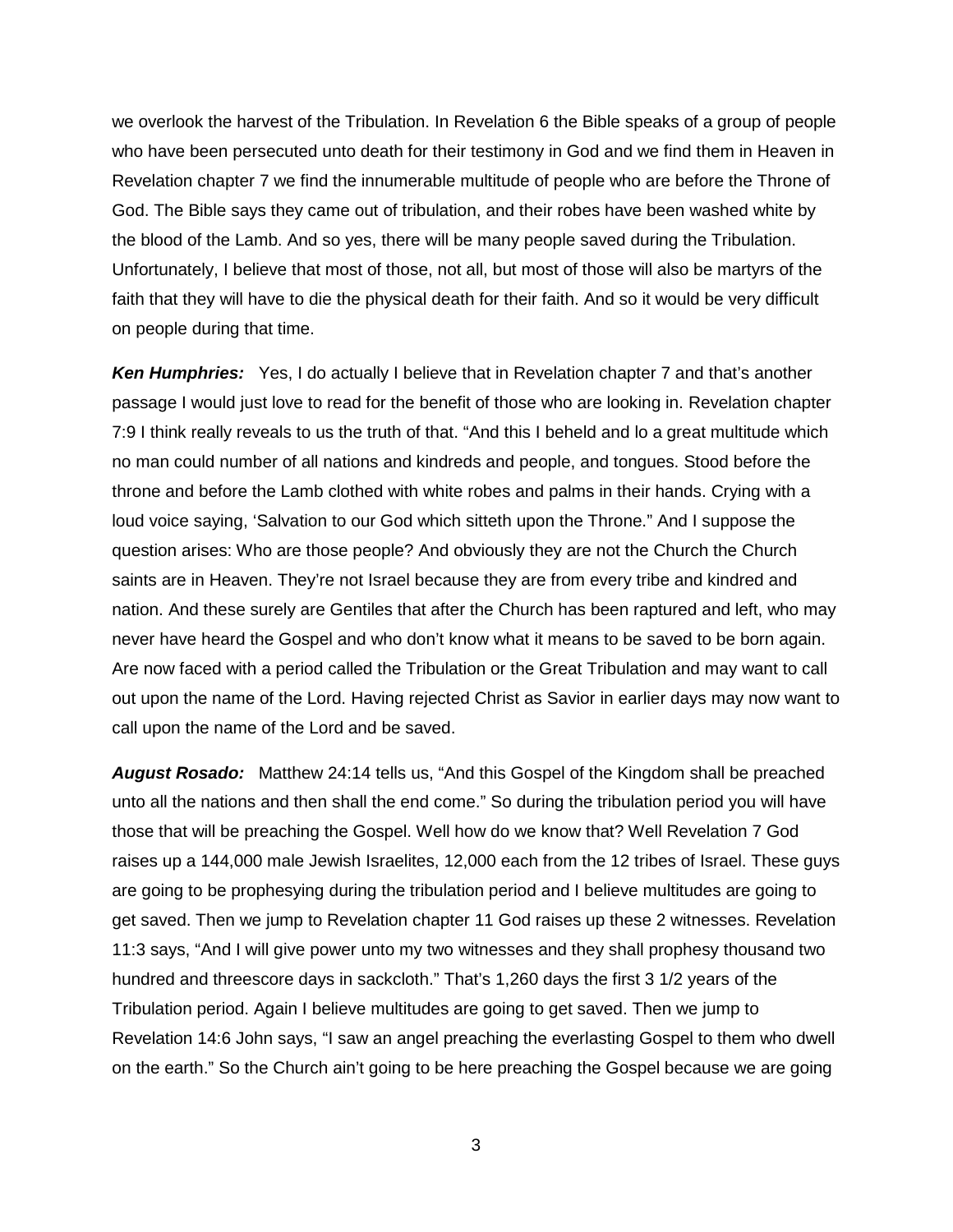to be in Heaven for that 7 year period of Tribulation and so God is going to raise up these three groups to preach the Gospel and unsaved people will be getting saved during that time.

Mark Hitchcock: Well, people will clearly be saved I think during the Tribulation period. I mean we've got this picture in the book of Revelation, Revelation 7 in chapter 7:1-8 we have this 144,000 Jews, Jewish males, 12,000 from each of the 12 tribes of Israel. In the beginning of Revelation 7:9 where you have this great multitude no one can number. John asked you know who are these? And he says, "These are those who've come out great tribulation, they've washed their robes white in the blood of the Lamb." So clearly there is you know an innumerable host that are on the earth saved during the Tribulation. Of course these in Revelation 7 are martyred so by that time they are Heaven. Now you know people say, "How are people going to get saved if you believe in a Pre-Trib Rapture?" Well there is going to be all kinds of material left on the earth. There are going to be people who've heard the Gospel from people before. There's going to be people maybe who are watching this program right now who've heard the truth of Jesus Christ and the Gospel. And I think the Rapture itself maybe one of the greatest evangelistic tools in all of history. As you know millions upon, millions of people leave this earth. So and of course ultimately it's the work of the Holy Spirit that brings people to faith in Christ. The Spirit will still be here actively drawing people to Himself. So I like to say there will be great revival during the Great Tribulation.

*Gary Fisher:* I believe the scenario will be this: the Church will be removed and very, very shortly thereafter God will ordain according to Revelation chapter 7, a 144,000 Jewish witnesses. And according to I believe it is verse 9 it is implied that they will be some of the greatest evangelists the world has ever known. And the Bible names them by tribe so they are not the Church, the Church is not here. It names them by tribes so a lot of times I find people say, "I'm part of the 144,000." "Good what tribe are you from?" So yes, I believe those guys are going to preach. And I would like to add some perspective to that; what happens in Bible history when a Jewish person gets full of the Holy Spirit? We have all these Bible records of these guys, the prophets and so forth, and so on. Where would we be without the ministry of the Apostle Paul; a man, a Jewish man full of the Holy Spirit? Now we're not talking about during the Tribulation. One man full of the Holy Spirit; think of the millions that have been affected by his ministry. We're talking about 144,000 of these guys full of the Holy Spirit armed with the Gospel and they're going to preach in 7 years like the Church hasn't done in 2,000 years. Millions will be saved.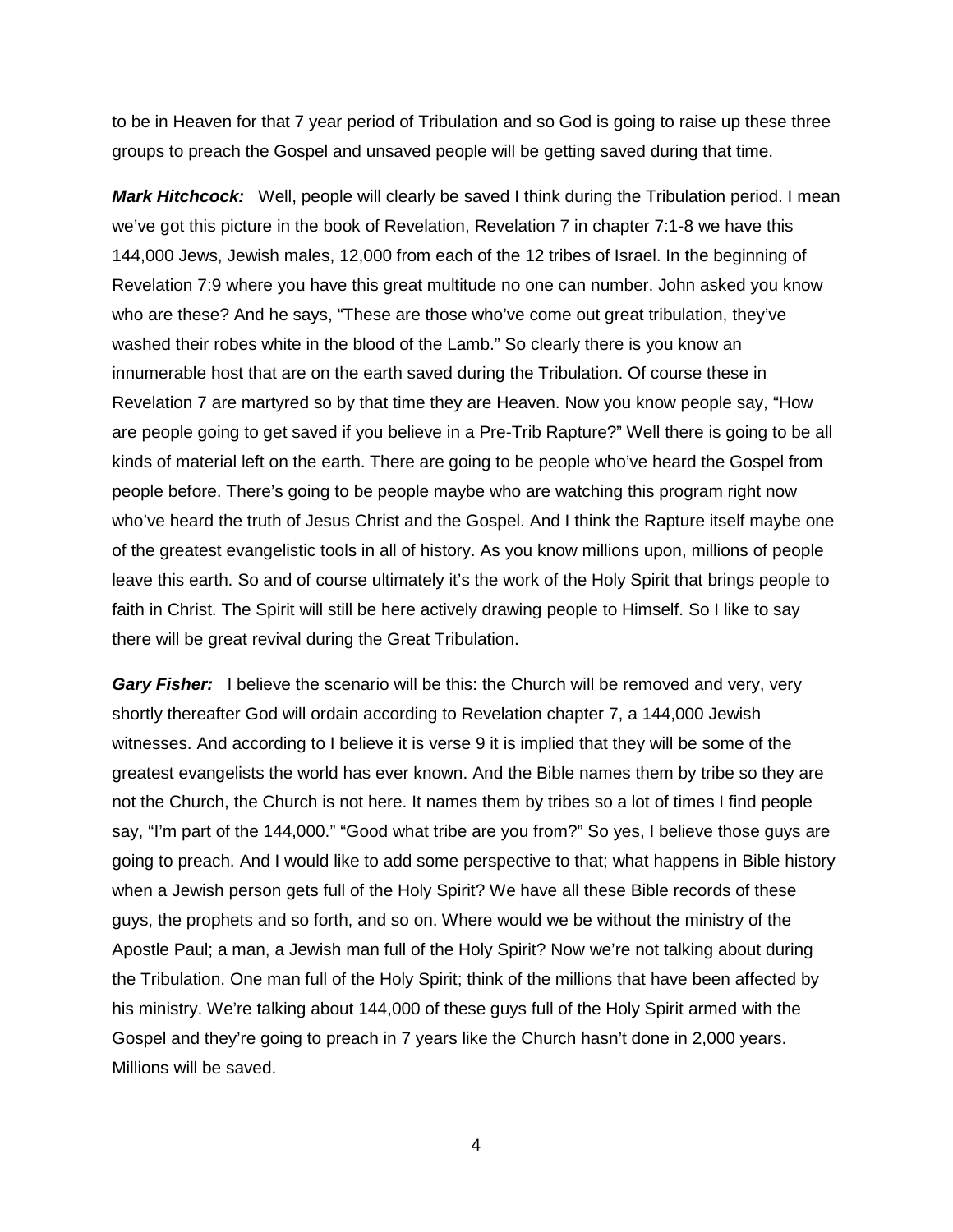**Daymond Duck:** I do believe that people will be saved during the tribulation period. And I am talking when I say that about people who didn't hear the Word of God and reject it before the Rapture of the Church. Now John saw a great multitude in Heaven. He asked who this multitude was. He was told these are they that come out of the Great Tribulation. They wouldn't be in Heaven if they weren't saved first of all. They are saved and they came out of the Great Tribulation. So I do believe that people will be saved during the Tribulation period. I believe that will happen as the result of the preaching of the 144,000 Jewish evangelists, and the 2 witnesses. And in Revelation chapter 14 there is an angel that flies through the air and preaches the Gospel to every nation, and kingdom, and tribe, and people on the face of the earth; I understand all of that. I want to get across a point that the Holy Spirit does a lot of things and operates in a lot of different ways. And the Holy Spirit is not limited to operating in the Church or to baptizing people into the body of Christ. For example the Holy Spirit was present at the Creation rooting over the waters, but there was no Church. The Holy Spirit was active during Old Testament times working through the Old Testament writers and leading them in what to say, but there was no Church. The Holy Spirit was active through people like Samson, and even over in the New Testament Mary and Joseph, but there was no Church. And so the Holy Spirit can act and do things without the Church and without baptizing people into the body of Christ. I believe that Jews will be saved in the future during the Tribulation period, but they won't be added to the Church. There are people that we usually refer to, some of us do, as Tribulation Saints that will be saved but they won't be added to the Church.

**Don McGee:** Yes, I believe they will be saved during the Tribulation. I suppose in a nutshell you could say they will be saved in the Tribulation just like any other time that people are saved by grace through faith we understand that. But specifically there are some things I believe that's going to lend toward the salvation of a whole multitude of people during the Tribulation. And not the least of which I believe will be the fact that a lot of people quite simply will not buy into the official government religious explanation for the sudden disappearance of multitudes of people. I don't think they are going to buy into that. I also believe that there is a residual effect of evangelization during the Church Age that's going to carry over into the Tribulation period. For example Bibles; Bibles will be everywhere at least in the free world. There will be access to internet sites that people can get information. And not only that I believe that people are going to go to certain websites where authors have left instructions regarding what has happened, what to expect, and what the reader needs to do. And when you take all of those things, combine them with the 2 witnesses, and the 144,000 Jewish evangelists and the angel that preaches the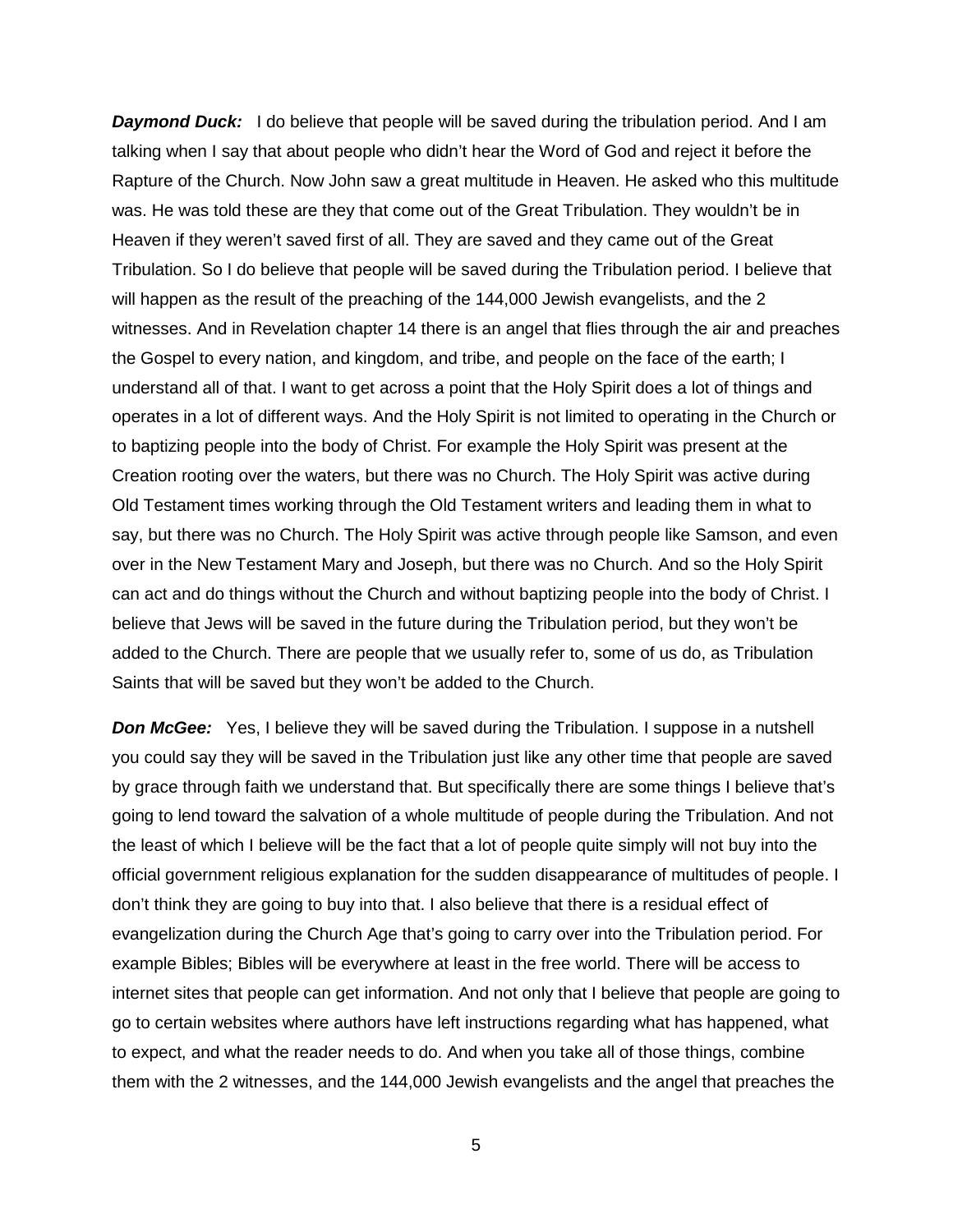Gospel. You take all of those things together you can't help but see yes, there will be many people saved during the Tribulation period.

#### **Part 2**

*Dr. Reagan:* I hope you are enjoying these interviews with such a variety of Bible prophecy experts. Our next question is a much debated one, it concerns whether or not the headquarters of the Antichrist could be located here in the United States. A number of authors in recent years have argued that the Antichrist will rule the world from either Washington D.C. or New York City. Most of these are what I consider to be sensationalists, but I believe their contention needs a response.

So, we are going to ask our Bible prophecy experts if they believe the headquarters of the Antichrist, called Babylon the Great in Revelation 17 and 18, could be located in the United States? Once again, we do not have the time to present all 13 responses, so we will show you some representative ones, and then I will present a summary at the end.

**Don McGee:** No, I don't. I don't believe that Babylon in Revelation 17 and 18 could be the United States. There are several reasons for it. If you look at the system in Revelation 17 you see a very powerful economic, religious system. And the United States in my opinion does not fit in that kind of description. Our country has never been considered the heartbeat of any kind of worldwide religious system. I don't think that applies. You look at some of the descriptions of this religious system; there are colors that are associated with it purple and scarlet, that doesn't have anything to do with our country. The seven hills that kind of thing; we don't have anything in this country that is associated with that. So I don't think the Revelation 17 Babylon is the United States. Now Revelation 18, the economic system, I still believe that is not the United States. And the reason for that is the United States is not the only mega powerhouse, economic powerhouse that has existed on the face of this planet. And if you look at it carefully I think you'll understand and see clearly that the context of both Revelation 17 and 18 is a 2,000 year old context that has to do with Europe and the Middle East not the Western World.

*Al Gist:* No. Babylon the Great in Revelation 17 and 18 is a reference to a specific city I believe. It's not a country like the United States. Although I have to admit that much of the description that is given to Babylon certainly seems to fit the United States of America. But no,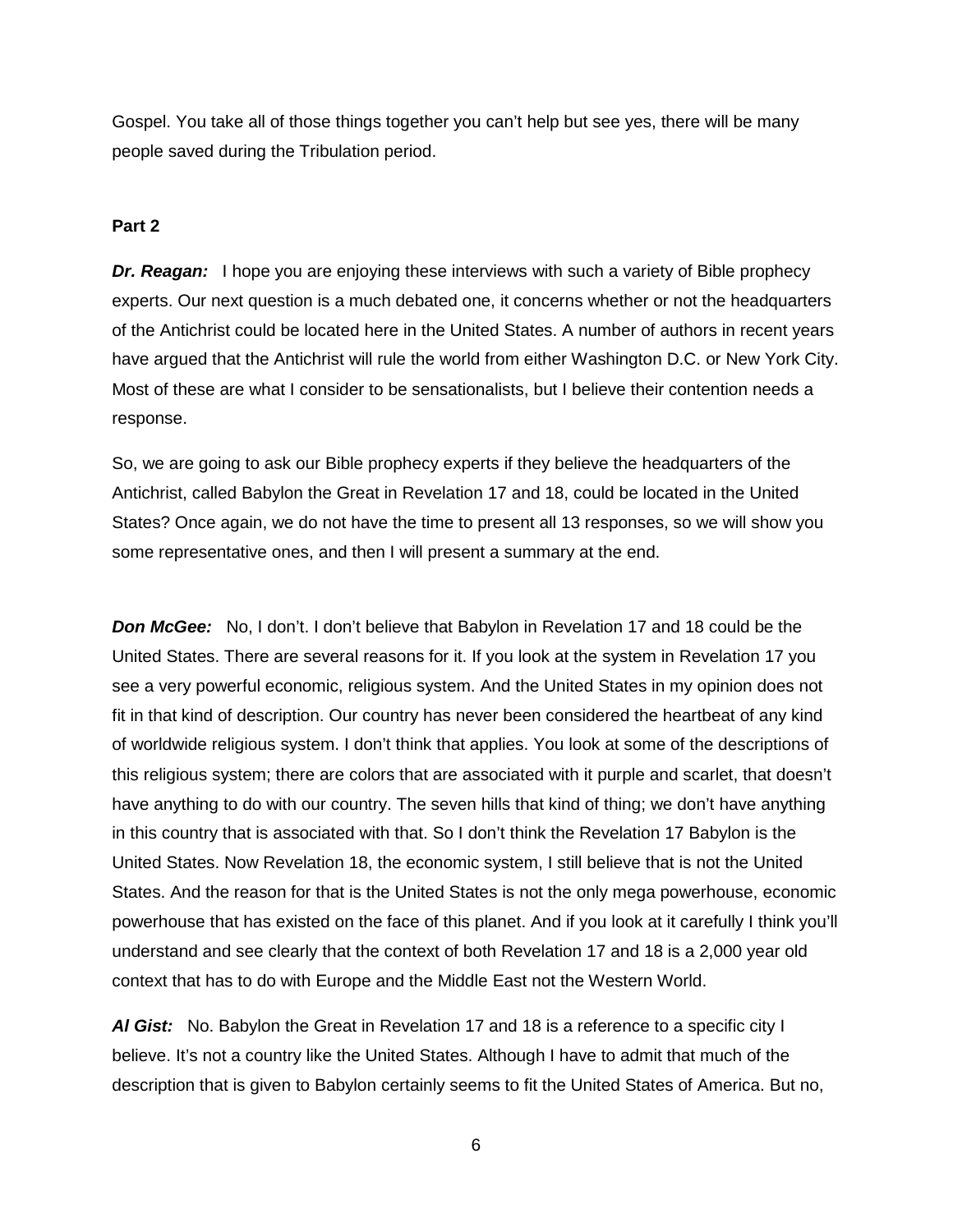I'm convinced and believe in a literal Babylon on the Euphrates River in the modern country of Iraq the same place where it's always been. But there will be a resurrection of that city. It will become a great commercial and religious center and also most likely the headquarters of the Antichrist during the Tribulation, the second half of the Tribulation. So I take a literal approach to that Babylon. I do not believe that it is the United States of America.

**Daymond Duck:** Well the book of Revelation doesn't say that God is talking about a nation. It says that he is talking about a woman, and it says he is talking about a city. So I believe we have a double identity there mystery Babylon the Great, the mother of harlots and abominations of the earth is a woman and a city. Now concerning her identity as a woman we know that the Bible teaches especially in the Old Testament that wicked women they characterize false religion. And in the New Testament good woman, and even in the Old Testament is characterized as true religion, the Church the Bride of Christ is a good woman that's true religion. So we have that teaching. In the Old Testament God called the unfaithful Jews harlots, on one occasions, on more than one occasion really. He called Jerusalem the mother of harlots. I believe that mystery Babylon, the mystery about Babylon is that it is a harlot religion that will be located at the rebuilt city of Babylon at the end of the Tribulation period.

*Ken Humphries:* I would have great difficulty believing that quite frankly. I suppose I find it difficult to believe that Babylon could be any other country or city, certainly any country because the text tells us that Babylon is a city number one for a start off. And if we are prepared to ignore what I call the plain text, that is when we come to the Book of the Revelation we should come to it with a literal understanding or try to interpret it literally as far as we can. And if we come to the Scriptures literally and we are prepared to ignore what is the plain text or the plain message of the text and entertain our own ideas or our own fancies about who Babylon could or could not be. I think we could easily be deceived. It simply won't do for us to just walk right past what is the interpretive clues given to us.

*Ed Hindson:* It's obvious in the book of Revelation that John portrays Babylon, whatever he means by that as the Kingdom of the Antichrist; the ungodly world system of the last days. That controls a world economy; nobody can buy or sell without the mark of the Beast. A world government and to some degree the attempt to impose a world religion so that all the world would worship the Beast as though he were God. So whether we say that that is localized in a specific place, whether if people take it as literal Babylon in Iraq which I do not. Or a symbol of Rome, which I think is much more likely in the book of Revelation. Or a symbol of the final world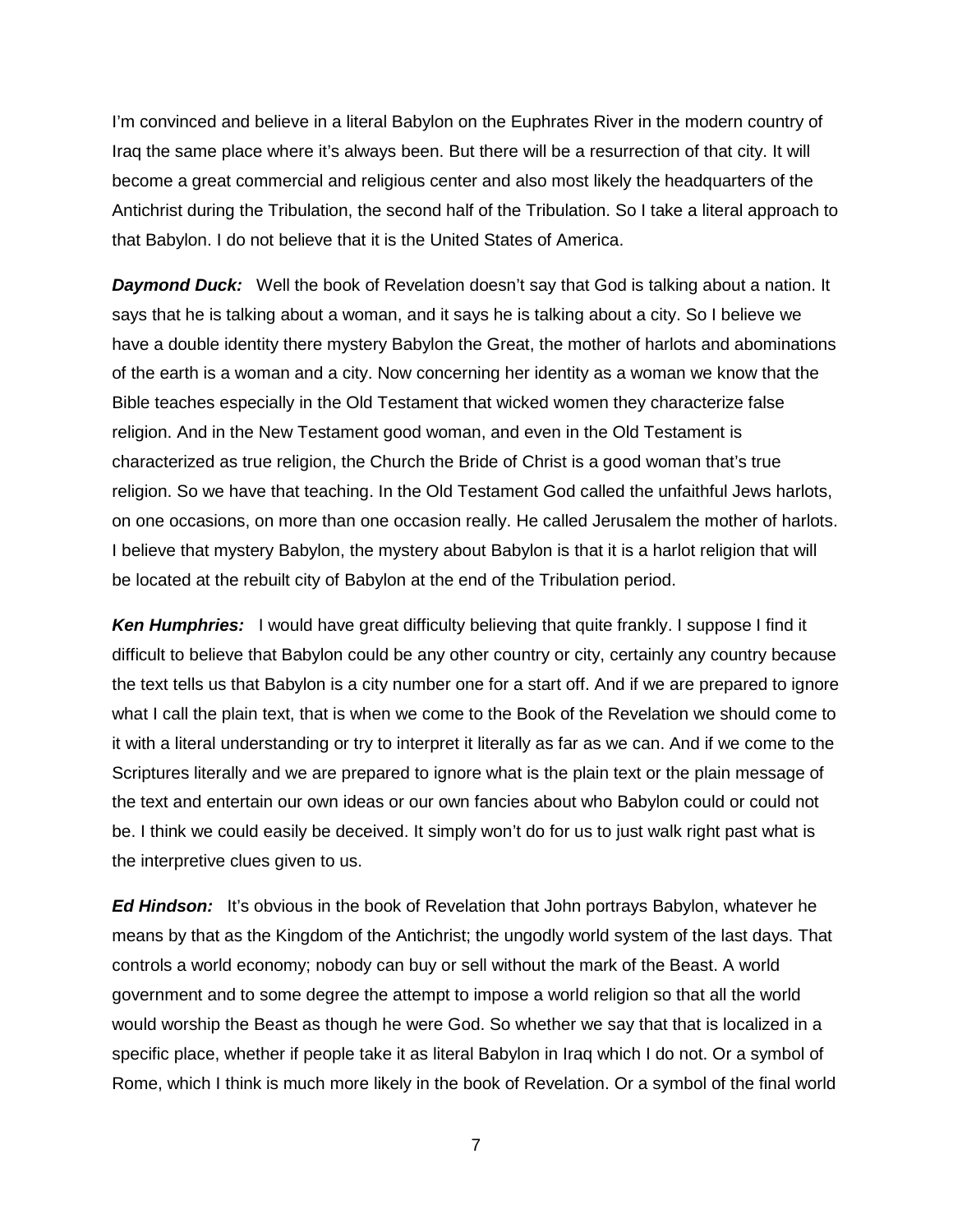empire wherever he rules from he will rule the whole world; at least the whole civilized world will be under his influence and his control. I personally believe that John is using Babylon by calling it mystery Babylon as a symbol for Rome; he is a prisoner of the Roman government he's not going to name Rome creating more problems at that point for himself. But at the same time he wants his reader to understand who he is talking about. It's the city that sits on seven hills.

*Nathan Jones:* Well, it's not called mystery Babylon for nothing, it's a mystery. So we can only guess. But there are some clues in the Bible that give us a kind of indication what it's not. Well Revelation 18 explains it, it's an economic powerhouse, it's a great source of immorality. The people are sinful, they live for pleasure and that's clearly the United States today. But the Antichrist government is a global government. It will incorporate the United States. It will rise from the European Union; the whole world will be part of it. And the harlot this prostitute that the Bible talks about rides the back of that world government. So it can't be the harlot and be the beast the Antichrist kingdom it is riding at the same time. So no, the United States will not be part of the harlot system. The Bible talks about when it talks about women, or especially adulterous women it talks about religious systems. So what it's talking about is not a nation but a religious system that will exist the first half of the Tribulation made up of apostate Christianity; its basis is in humanism and that will be destroyed. And the Antichrist for the second half will institute his religion which is self worship and is worshipping his master which is Satan.

**Terry James:** I really personally don't think so. For one thing America if we look at history today, I think that we can pretty much see the way things are going by history today. And America is no longer the apex nation, I mean they are the apex nation but they are quickly, the flower is quickly fading so to speak. And so we can't say that it's going to be the premier nation during the Tribulation of chapter 18 of Revelation. And we see chapter 17, you know the mystery Babylon and all that with a harlot system, the Church system and everything but I don't see anywhere there is a mystery Babylon with regard to that city that is doomed to be destroyed in a single hour in Revelation chapter 18. Therefore I'm more or less of the conviction that it's going to be a rebuilt Babylon.

**Tom McCall:** I think Revelation 17 and 18 both speak about Babylon, I believe they are different. I believe Revelation 17 is the Church the professing church that remains after the Rapture of the true church. And will be manifest as the great harlot that never did believe in Christ. That just pretended and was very hypocritical on the whole thing. But it's become the world religion after the Rapture and will attract the whole world as I think most of the false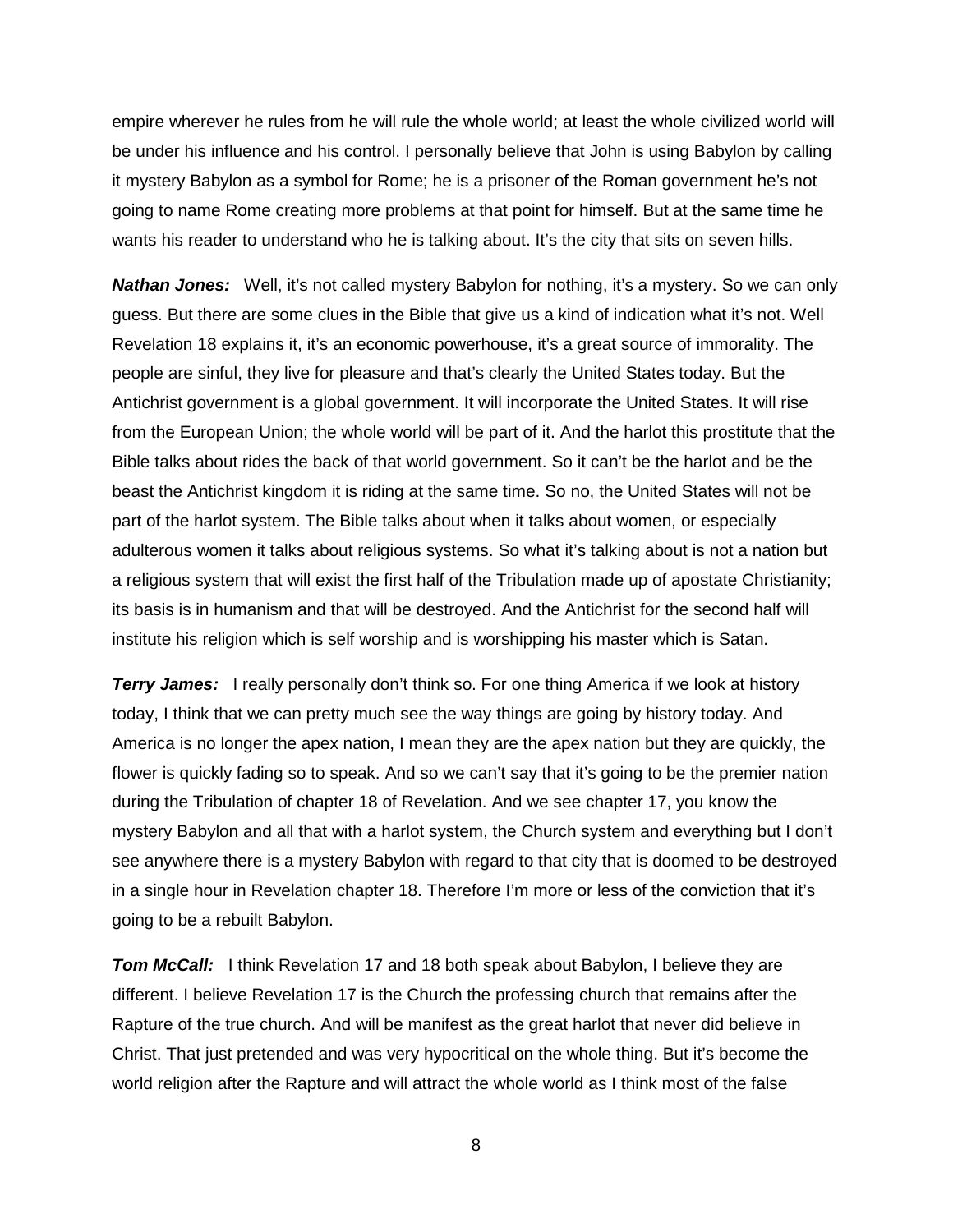religions of the world, the Muslims, the Hindus you know all these religions of the world will coalesce around the mother church that survives after the Rapture. And it will be destroyed by the Antichrist who gets tired of it. He uses the Church the false Church to gain power but once he's gained it after 3 1/2 years he says, "I'm through with you. I don't need you anymore." And devours it the Scripture says. Then there is the Babylon of Revelation 18 which seems to be the city Babylon. The Old City of Babylon where it all began, where the Tower of Babel was; where pagan religion had its origins.

*Mark Hitchcock:* Well a lot of people think so. A lot of people think Babylon could be the United States or many people will say that it is New York City. Because clearly whatever it is it is a city, because in Revelation 17 and 18 it says, "Babylon is that great city which rules over the kings of the earth." So clearly it's a city. Now some people think it's Rome, some rebuilt Babylon. Some New York City, the United States. You know to me making it the United States when you really go through it and look at what the passage says it talks about how this Babylon kills the prophets. To me it's a stretch to take the specific statements there and have it apply to the United States. I take the view that it's a literal rebuilt Babylon in the future. But I reject the idea that it has anything to do with New York City or the United States.

#### **Summary**

*Dr. Reagan:* Let me give you a quick summary of how our experts responded to the question concerning whether or not the headquarters of the Antichrist could be located here in the United States.

All of them without exception answered no. In the process of giving their answers 7 of them stated that they think the Antichrist headquarters will be located in the ancient city of Babylon rebuilt. Five did not express their view about the location. One, Ed Hindson, said he thought the Headquarters would be in Rome.

I personally agree with the experts when they say there is no possibility that the Antichrist headquarters could be located in the United States. And I happen to agree with Ed Hindson's view that the headquarters will be located in Rome. For more detailed information about why I believe that, go to our website at lamblion.com and search for my article entitled, "Mystery Babylon."